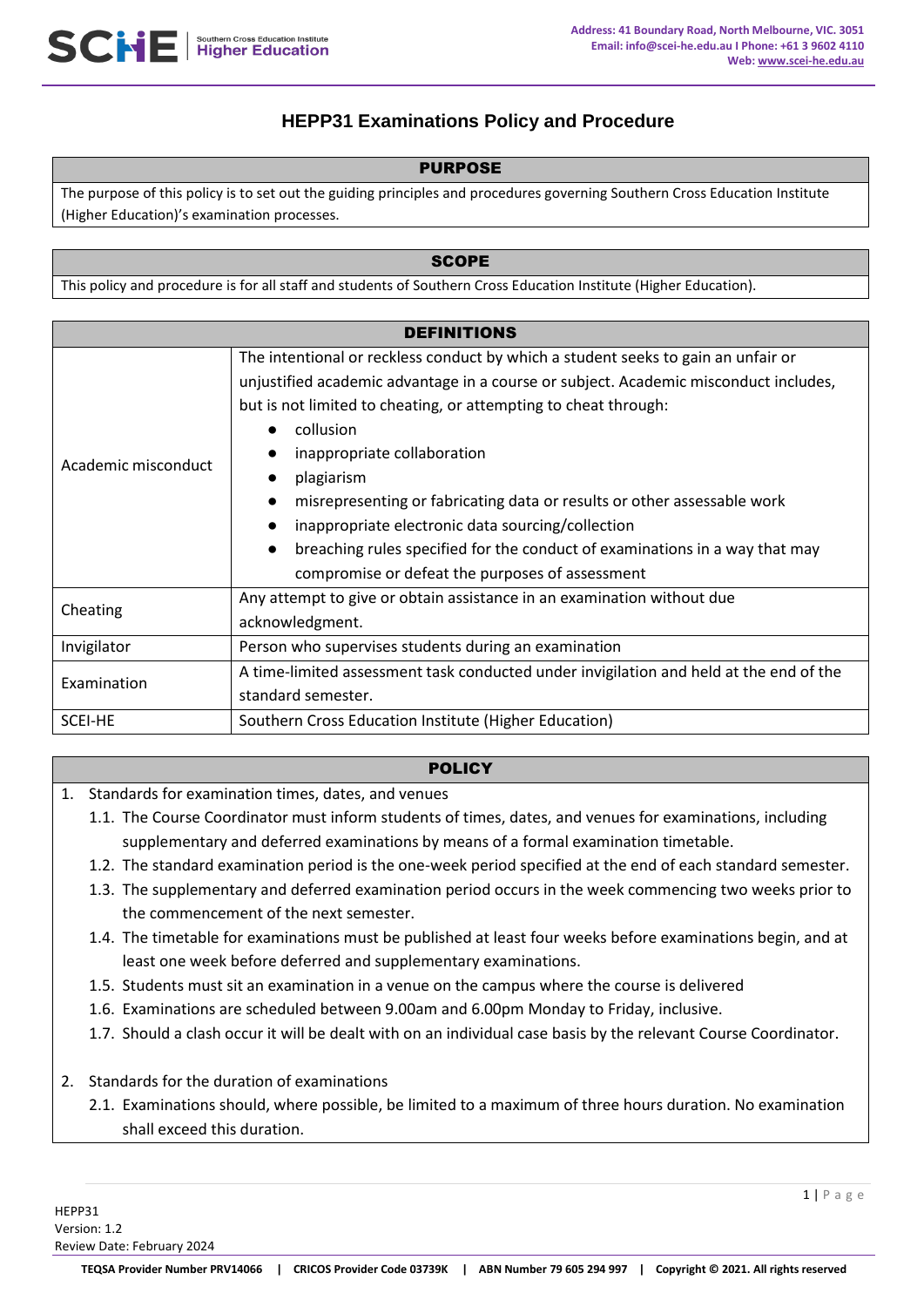- 2.2. Approval must be sought from the Teaching and Learning Committee for an examination which exceeds the non-standard duration.
- 2.3. The examination duration shall be stated in the subject outline.
- 3. Responsibility of the Course Coordinator

SCNE Higher Education

- 3.1. The Course Coordinator is responsible for the format and content of examination papers as set out in the subject outline provided to students.
- 3.2. The Course Coordinator must be available while an examination is in progress to answer any queries from invigilators.
- 3.3. The Course Coordinator is responsible for ensuring that the examination paper information sheet is signed by the Course Coordinator.
- 4. Conduct of examinations and behaviour of students in examinations
	- 4.1. Student attendance at examinations is mandatory.
	- 4.2. Prior to the commencement of the examination, the examination invigilator must issue instructions regarding the conduct of the examination.
	- 4.3. There is mandatory ten minutes reading time allotted at the beginning of the examination; students are not permitted to write during this time.
	- 4.4. Students are required to provide a valid student identification card to sit the examination. Students that do not hold valid student identification shall not be granted entry to the examination venue.
	- 4.5. No food or drink shall be permitted within the examination venue, with the exception of water in a clear, unlabelled bottle.
	- 4.6. Mobile phones and other electronic devices, other than approved examination aids, shall not be permitted in the examination venue.
	- 4.7. No student shall be admitted to the examination venue 10 minutes after the commencement of the examination except by permission of the invigilator.
	- 4.8. No additional time is available to students arriving late for an examination.
	- 4.9. In the event of illness, students will be escorted by an invigilator to seek medical attention.
	- 4.10. Students are not permitted to communicate with other students during the examination. Failure to comply will result in disciplinary action.
	- 4.11. If a student is found with unauthorised material during the allotted examination time, whether in the venue or toilets, will face disciplinary action.
- 5. Missed Examinations
	- 5.1. Special arrangements may be made for students requiring alternative examination arrangements, to be made at the Dean's discretion.
	- 5.2. Where possible, students with a disability or medical condition must be given the opportunity to demonstrate their knowledge.
	- 5.3. Any adjustment to examination arrangements that is approved must be clearly related to the functional impact of a student's disability and/or medical condition in examination conditions.
	- 5.4. The missed examination must be the direct result of the student's exceptional circumstances.
	- 5.5. Alternative examination arrangements must not result in the lowering of academic standards or affect the integrity of the examination process.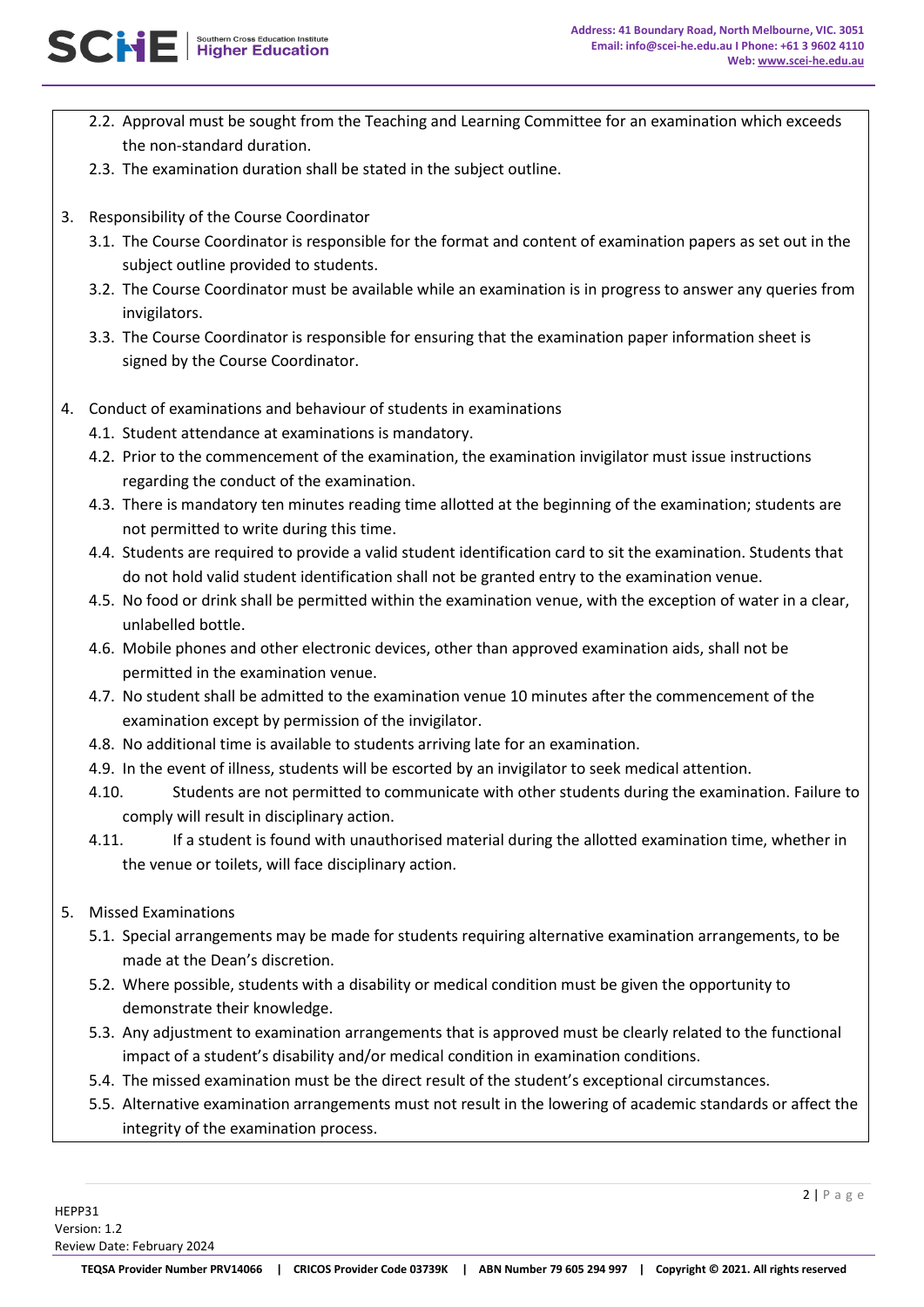- 5.6. No alternative arrangements will be made for a student arriving late to an examination subject to exceptional circumstances.
- 6. Where illness or other significant circumstances have had an adverse effect on academic performance in, or preparation of, work for assessment, a student may apply for special consideration in accordance with SCEI-HE examination procedure, stated below.
- 7. Release of Final Subject Results
	- 7.1. Final results must be released in a timely fashion, but must be within 10 working days of the end of the examination period.
	- 7.2. Release of results is contingent on the student being compliant with SCEI-HE rules, policies and procedures.

### PROCEDURE

## **1. Items permitted in the exam room**

1.1. During the final week of classes for each subject, lecturers will reinforce the information about items which may be brought into the examination venue and which items may not.

## **2. Cheating**

- 2.1. Students who have been determined by the Course Coordinator to have cheated in an examination will be awarded 0 (zero) marks for the examination.
- 2.2. The Academic Board will consider each case of cheating and make a determination on whether or not a student who has cheated may continue enrolment with SCEI-HE.
- 2.3. For guidance on processes at SCEI-HE in relation to student academic misconduct, including cheating, reference should be made to the **HEPP02 Academic Misconduct policy and procedure**.
- 2.4. Students may appeal against a determination of the Course Coordinator that they have cheated in an examination. For guidance on complaints and appeals processes at SCEI-HE, reference should be made to the HEPP03 Student Complaint and Grievance Policy and Procedure.
- 2.5. Compassionate and compelling circumstances are circumstances outside of the control of a student that have had an adverse effect on the student's ability to participate in one or more aspects of SCEI-HE's assessment processes, including attendance at an examination.

## **3. Applications for special consideration**

- 3.1. An application for special consideration may be made if a student believes that compassionate and compelling circumstances exist.
- 3.2. Compassionate and compelling circumstances include, but are not limited to:
	- 3.2.1. Illness or injury
	- 3.2.2. Death in the immediate family
- 3.3. All applications for special consideration must be in writing using HEFOR10 Application for Special Consideration form. Applications for special consideration must be directed to the Course Coordinator.
- 3.4. An application for special consideration for an examination will be considered only if:
	- 3.4.1. the application is acknowledged by the Course Coordinator as received at least two (2) days prior to the scheduled examination date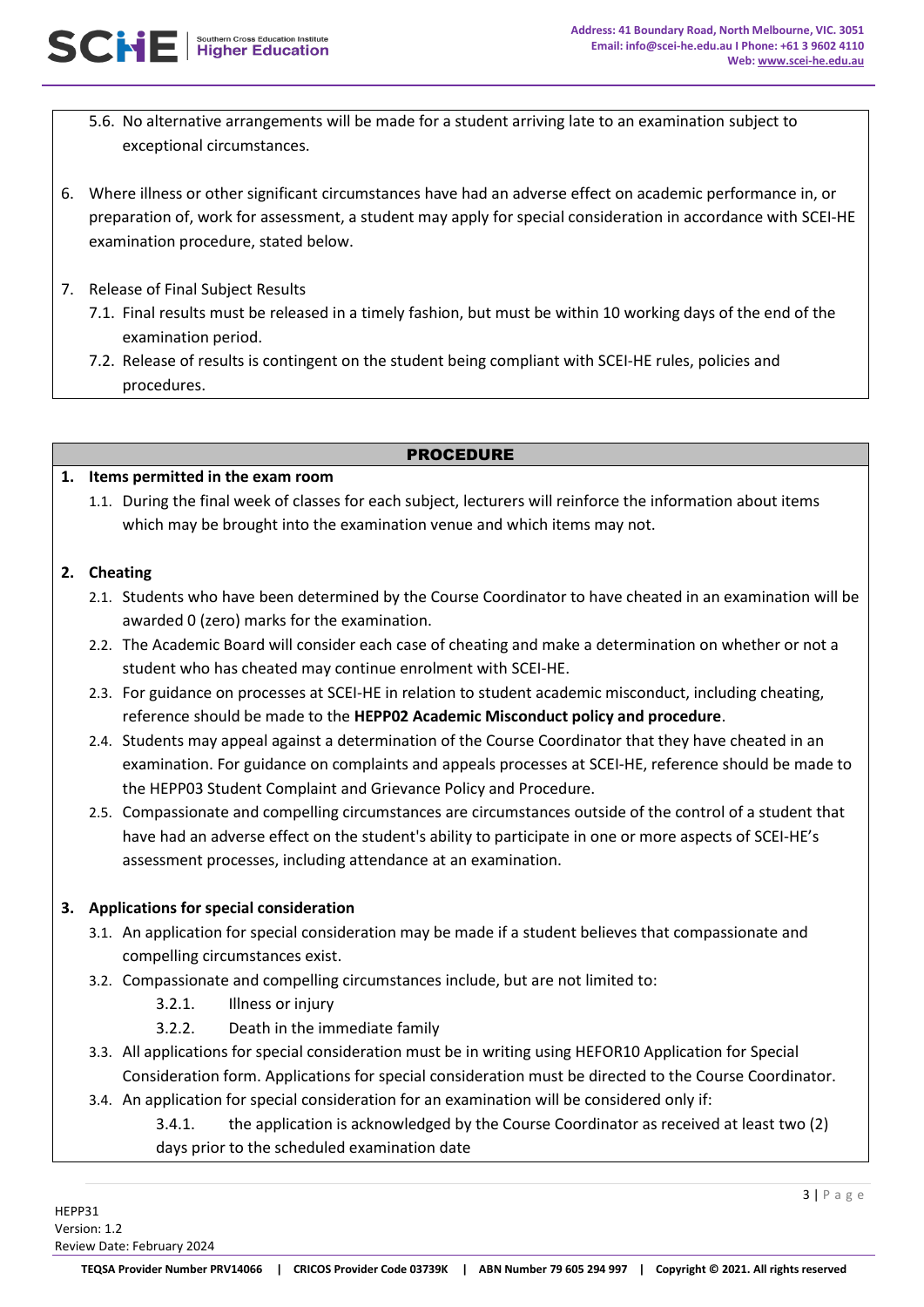3.4.2. the compassionate and compelling circumstances referred to in the application existed prior to the date of the examination for which special consideration is requested

3.4.3. the application is made using **HEFOR10 Application for Special Consideration form** and is complete

- 3.5. Applications for special consideration must be accompanied by evidentiary documentation to support the claim of compassionate and compelling circumstances. The documents provided as evidence must be original documents, or properly certified copies of original documents.
- 3.6. Applications for special consideration will be assessed by the relevant Course Coordinator and the Dean.
- 3.7. When considering an application for special consideration, the Course Coordinator and Dean may take into account one or more of the following conditions:
	- 3.7.1. the student's performance in other assessment tasks in the subject; and

3.7.2. the circumstances, background, nature, and severity of the compassionate and compelling circumstances

- 3.8. An application for special consideration may result in any one or more of the following outcomes:
	- 3.8.1. No action is taken
	- 3.8.2. A supplementary examination is undertaken
	- 3.8.3. A deferred examination date is approved
- 3.9. A student who has made an application for special consideration will be advised in writing at the earliest opportunity of the final decision regarding their application.
- 3.10. Students who are dissatisfied with the outcome of an application for special consideration may appeal the decision. For guidance on complaints and appeals processes refer to the HEPP05 Academic Appeals Policy and Procedure policy.

## **4. Deferred examinations**

- 4.1. A deferred examination is an alternative examination scheduled for a date later than the original examination, which students may attend instead of the original examination under certain defined circumstances.
- 4.2. Students may apply for a deferred examination if they believe compassionate and compelling circumstances apply. If students wish to apply for a deferred examination, they must use an application for special consideration. An application for special consideration to undertake a deferred exam must be formally received no less than five (5) working days prior to the date of the original examination.
- 4.3. A deferred examination must be attended on the published date of the deferred examination. Failure by a student to attend a deferred examination for a subject on the published date will result in a fail grade for the student for that subject.

## **5. Supplementary examinations**

- 5.1. A supplementary examination is an additional examination undertaken by a student for a subject, the outcome of which supersedes that of the original examination. A supplementary examination may be provided to a student under the following circumstances:
	- 5.1.1. an application for special consideration has been approved
- 5.2. A supplementary examination will be awarded a pass (P) or fail (F) grade only.
- 5.3. A supplementary examination cannot be granted for a deferred examination.

## **6. Appeal of an examination result**